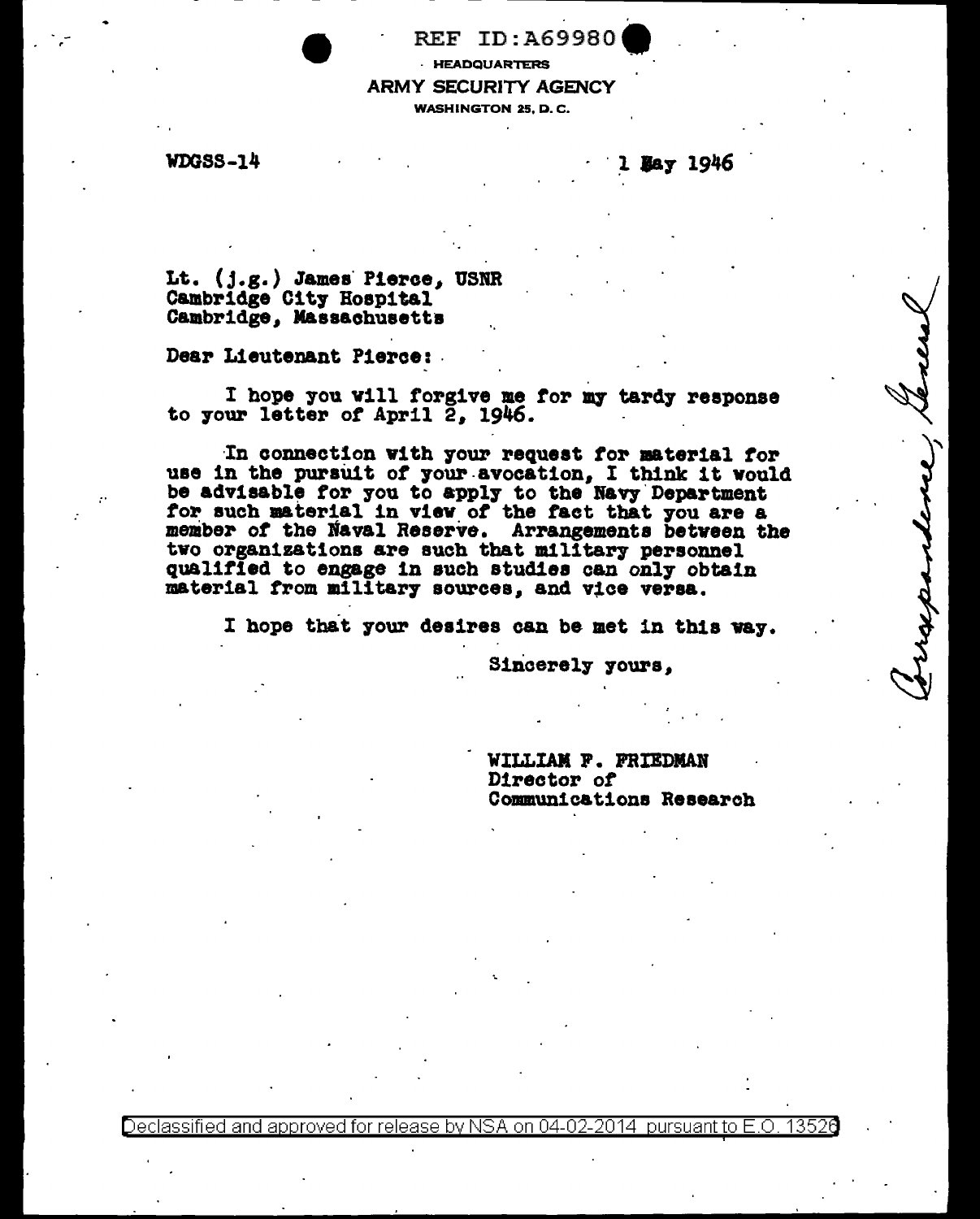**REE ID: A69980** SACRET CUNFIDE **RESTRICTED** FROM TO TO **FROW**  $(10<sup>b</sup>)$ Ch, Security Div Chief, ASA (ഓ) P & O Staff Exec 0 (11)  $81$  $(15)$ Control 0 Ch. Lateriel Br 82) Dir Comm Res(14) Ch. Protec Br '84) Asst Ch (Staff)[20) Ch. Maint Br 85) Ch. Pers Sec(21) Ch. Methods Br '83)  $Ch$ , Org&Tng  $(22)$ Ch. Res & Dev Div 70) Ch. Lateriel(24) Tech Staff  $\overline{71}$ Ch. Ciph & Ciph Br Ch **H**ans & Oper(23)  $(72)$ Ch. Int Equip Br Adjutant, ASA (26) 73)  $\texttt{Ch.F}$ iscal $\texttt{Sed(25)}$ Ch. Elec & Elec Br  $74.$ Ch. Sec Cont(27) Ch. Lab Serv Br  $73$  $\texttt{Asst}$   $\texttt{Ch}$ ,  $\texttt{(Oper)}$   $\texttt{(60)}$ Ch. C'logic Br. .76) Ch. Intel Div(90) Ch. Pers & Tng Br 61  $\text{Ch}, \text{Int Con Br}(94)$ Ch, Supply 3r  $62$  $Ch$ ; Crypt  $Br(93)$ CO, inlington Hall Sta(40) Ch. Lab Br  $(91)$ 2d Sig Scry Bn (50)  $Ch_i$ : I & D Br(95) Ch. Machine (92) As discussed Information and file Recommendation As requested Concurrence or comment( } Signature if approved Info & formarding I Your action by ) Info upon which to base reply Information & return ( Kmary WDGSS Form No. 96 (Rev.9)-6 Fob 46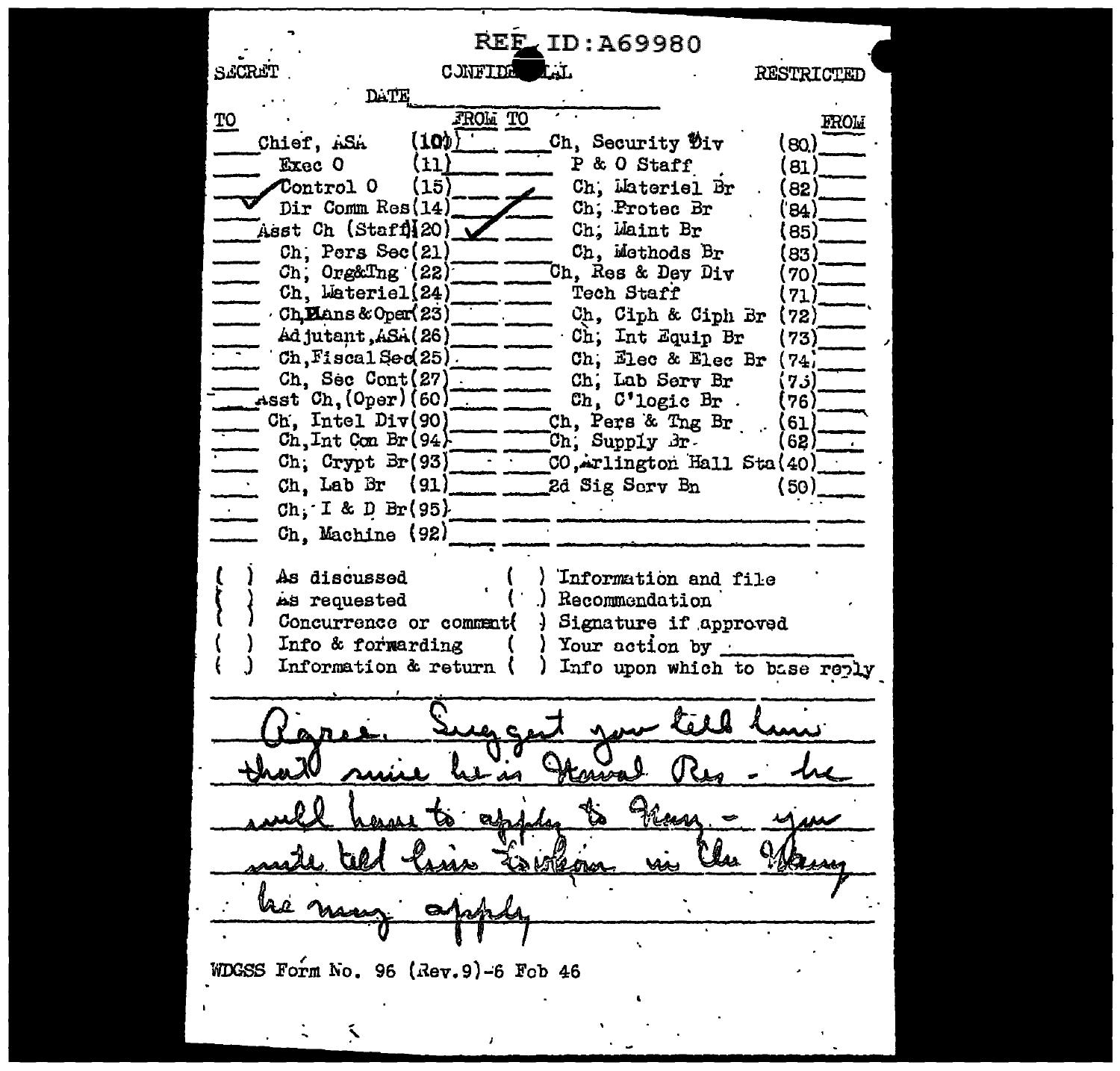<sub>DEP:</sub> A69980 SKOKET RESTRICTE  $L_{LTE}$ TO FROM TO FROM Chief, ASA (10) Ch, Security Div (80). **Exec 0** 11) P & O Staff (81) Control 0  $15)$ Ch, Materiel Br(82) Dir Comm Res  $\mathbf{14}$ Ch; Protec Br (84) Asst Ch (Staff) ( 20 ) Ch. Maint Br (85) Ch, Pers Sec ໃ21. Ch. Methods Br 83) Ch, Org & Tng  $(33)$ Ch. Res& Dev. Div  $(70)$ Ch, Materiel (24) Tech Staff (גל Ch. Plans& Oper (23) Ch. Ciph & Ciph Br (72) Adjutant, ASA (26) Ch. Int Equip Br(73) Ch. Fiscal Soc(25) Ch. Elec & Elec Br(74) , Ch, Sec Cont **27)** Ch;Lab Serv Br (75) Asst Ch (Oper)  $60)$ Ch, C'logic Br  $(76)$  $Ch_{+}$ , Intel Div 90) Ch; Per & Tng Br  $(i)$ Ch, Int Cont  $Br(94)$ Ch, Supply Br (62) Ch, Crypt Br 93)  $CO$ , Arlington H  $S(40)$ Ch, Lab Br 91) .(50) 2d Sig Sorg Br  $Ch$ , I & D  $Br$ 95) Ch. Lachine Br(92) As discussed. Information & file As requested Rocommendation Concurrence or comments( Signature if approved Information & forwarding( Your action by. Information & return Info upon which to base reply I thunk the pask we 001a benzen ruuk. Barry Je? OGSS Form No. 96. Rev. 91-6 Feb 46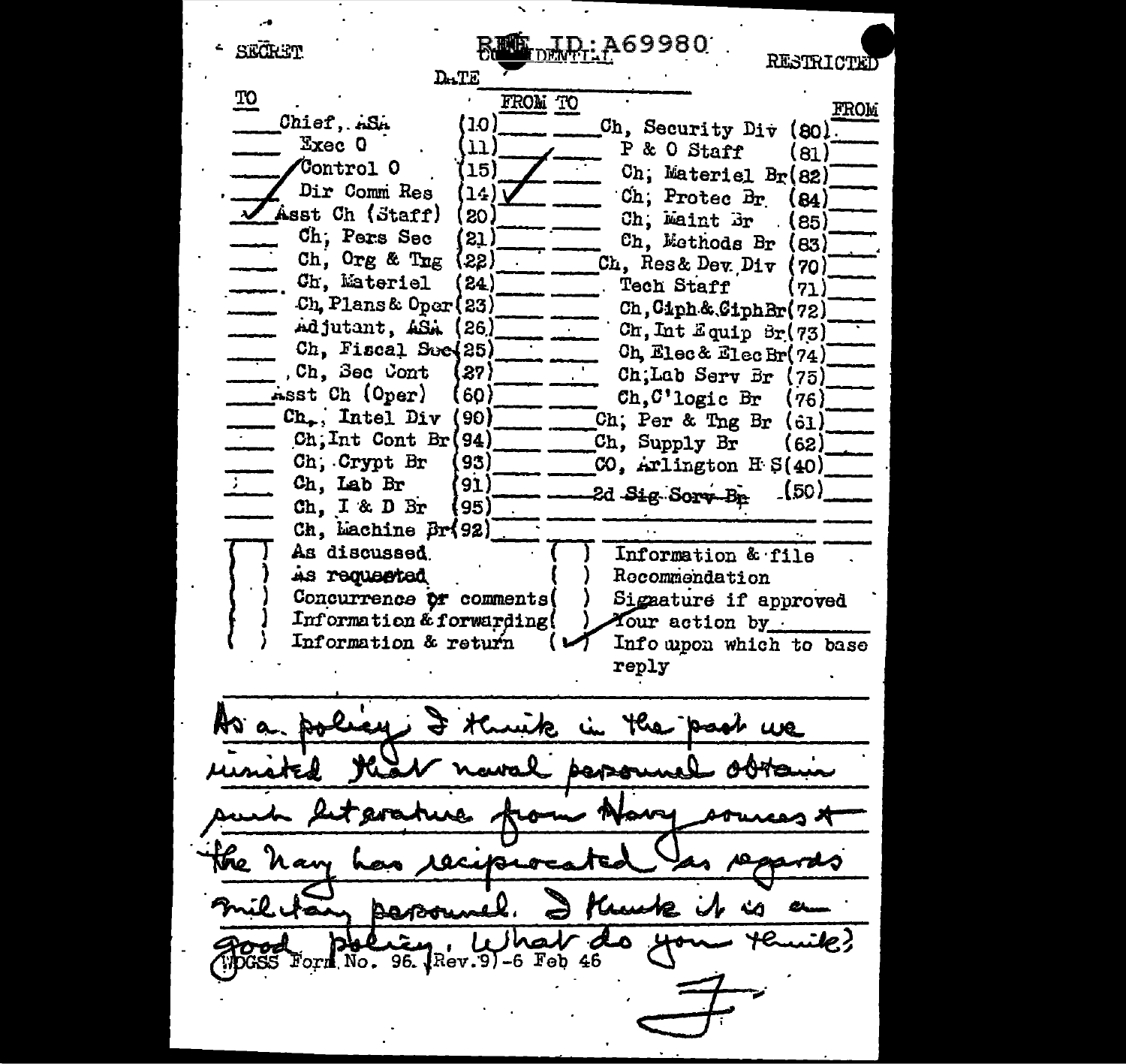THE AGS AN e anet e d

 $X+C52-55-19$ Offree Memorandum. U STATES GOVERNMENT DATE: 15 Rep . 1 1946 SUBJECT:  $\int$   $Q$   $M$   $\alpha$   $\int$   $\int$   $\int$   $\sigma$   $\int$   $\sigma$ Op-20 6 his no vector whatever of  $\pi$  . Letter character, his abilities and ambitions. FBI talk me that he served with them as he stades but that he was regarded as a vather part He<br>security risk and a getter-relationship. He<br>would appear to be semewhat unstable. Cov  $(GVar)$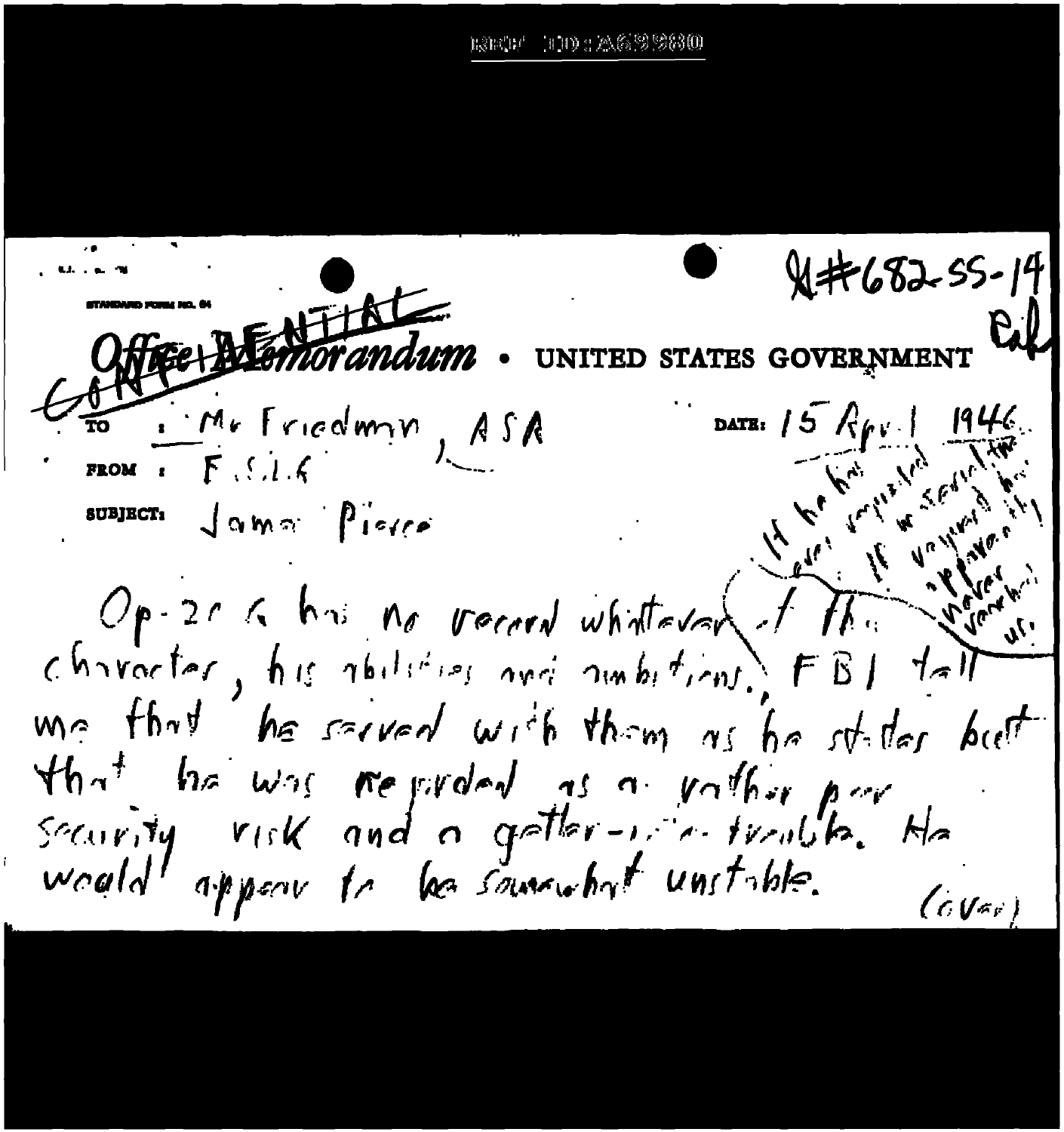Hope the meager into with correspond.

 $\sim 10^7$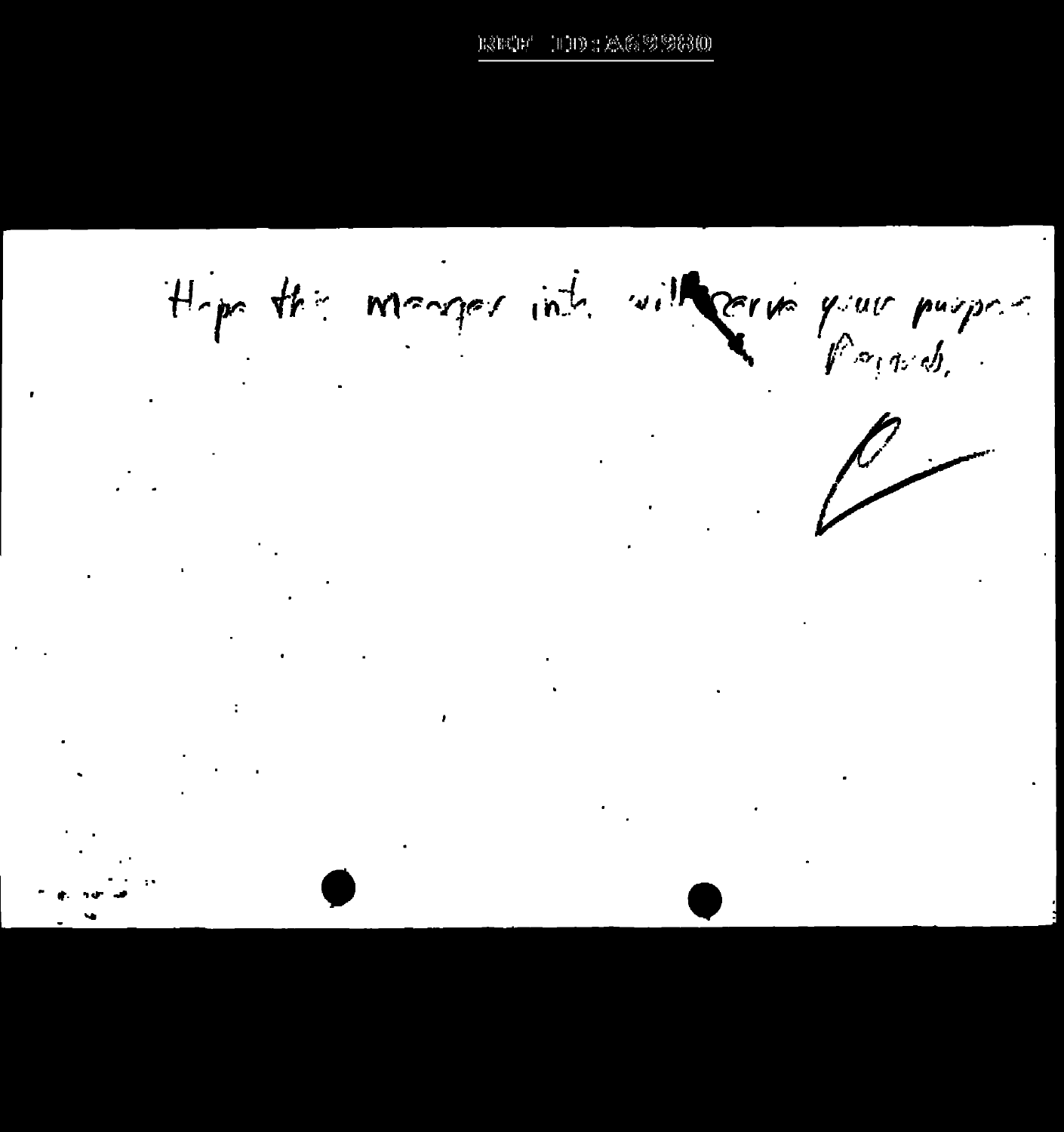REF ID: A699000 Dear Joodwin: Would you be good enough to let me know how this might be ausweited? Waybe you can Rim have any material. Haanks. Triedwan 4 Lepul 1946